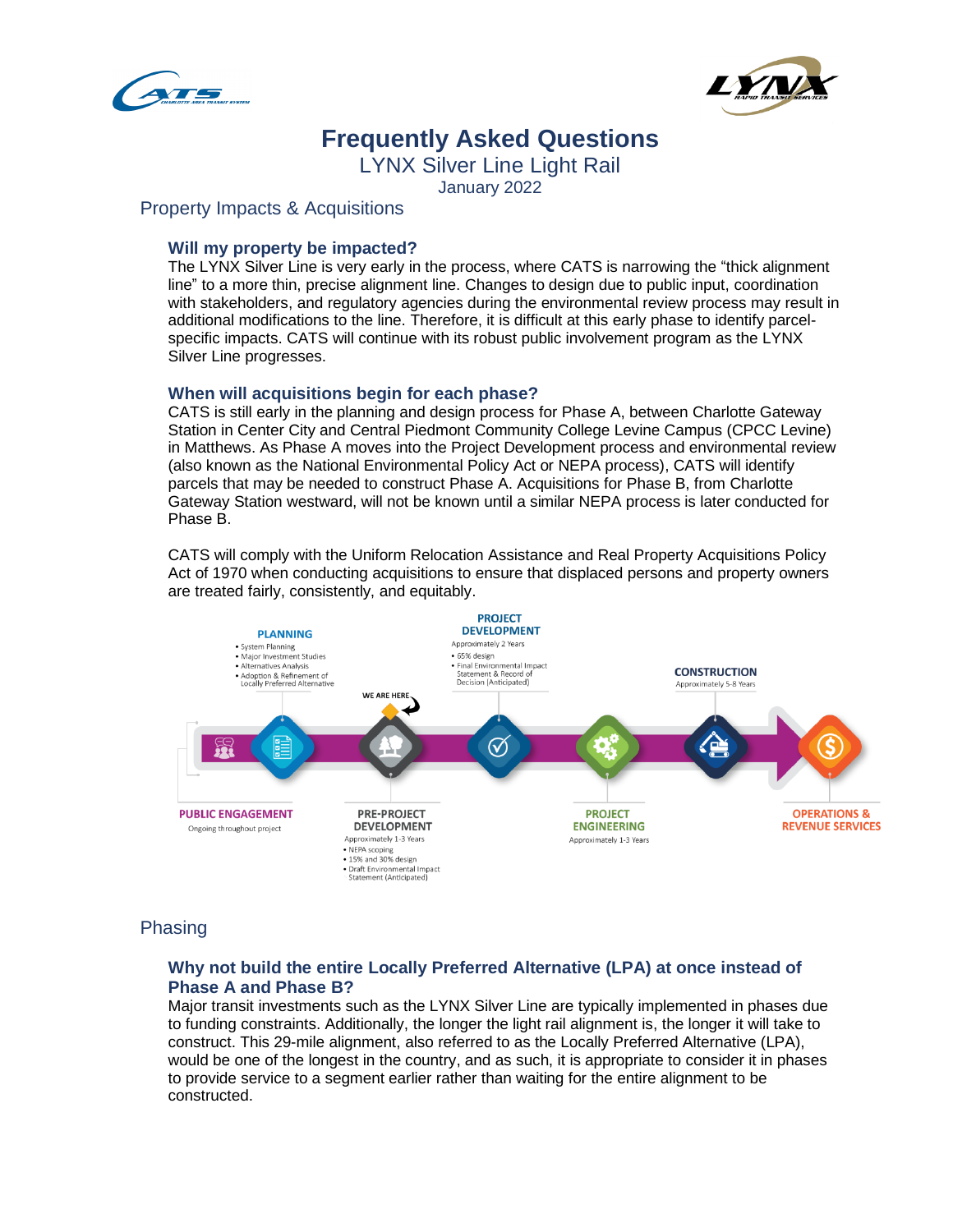



#### **How were the phasing segments decided?**

The origin of the LYNX Silver Line dates back to the mid-1990s, when the CATS policy board, the Metropolitan Transit Commission (MTC), adopted the *2025 Integrated Transit/Land Use Plan*. The plan identified a West Corridor alignment along US 74/Wilkinson Boulevard and a Southeast Corridor alignment along US 74/Independence Boulevard. Both were studied between 2002 and 2016 to evaluate transit technologies (bus rapid transit, light rail, streetcar, etc.) and alignment options, and CATS conducted extensive public and stakeholder engagement. It was not until 2019 that the MTC adopted the current LYNX Silver Line LPA that combined the West Corridor and Southeast Corridor alignments into one line. Generally, the recommended Phase A is the original Southeast Corridor and Phase B is the West Corridor.

There are several factors that weigh into the phasing plan:

- Service to key destinations: Each phase must be able to operate independently and have logical end points such as key destinations or major roadways. The Southeast portion of the LYNX Silver Line serves a greater number of key destinations than the West.
- Cost effectiveness: Each phase must serve key destinations that have high ridership potential and costs that rate well in the federal process. The Southeast portion of the LYNX Silver Line is anticipated to have higher ridership than the West.
- Project length & schedule: Phasing would reduce the number of years to implement different segments, bringing service to the public faster.

#### **Why doesn't the initial segment go to the airport?**

Based on previous studies and current evaluations that CATS is undergoing, the recommended Phase A from Charlotte Gateway Station to Central Piedmont Community College Levine Campus would provide access to more key destinations (such as the Bojangles' Coliseum, Ovens Auditorium, Town of Matthews, Sportsplex, and CPCC Levine Campus) than the Phase B segment. Access to these key destinations potentially results in higher ridership and a higher chance of receiving federal funding to implement the first phase of the LYNX Silver Line.

## Impacts

#### **Will the proposed refinements result in noise impacts to adjacent neighborhoods?**

It is too early to determine if the LYNX Silver Line would result in changes to existing noise levels. Noise and vibration analyses will be conducted during the environmental review to identify potential project-related noise impacts. To determine these impacts, CATS will compare the existing noise levels to the anticipated noise levels associated with the light rail operations (e.g., trains going by, crossing signals, etc.).

If the analyses find that there would be a noise impact, CATS and the Federal Transit Administration (FTA) will determine the appropriate level of noise mitigation to be applied. The noise and vibration analyses will be available in the published environmental document, which will be available for public review and comment. FTA has published a *Transit Noise and Vibration Impact Assessment Manual (2018)* to provide technical guidance for conducting noise and vibration analyses for transit projects and how to incorporate the analyses in the FTA environmental document. The manual can be found here: [https://www.transit.dot.gov/sites/fta.dot.gov/files/docs/research-innovation/118131/transit-noise](https://www.transit.dot.gov/sites/fta.dot.gov/files/docs/research-innovation/118131/transit-noise-and-vibration-impact-assessment-manual-fta-report-no-0123_0.pdf)[and-vibration-impact-assessment-manual-fta-report-no-0123\\_0.pdf](https://www.transit.dot.gov/sites/fta.dot.gov/files/docs/research-innovation/118131/transit-noise-and-vibration-impact-assessment-manual-fta-report-no-0123_0.pdf)

#### **Why doesn't CATS build the light rail in the median of Monroe Road?**

As design has progressed, CATS has found that due to the relatively narrow right-of-way available, widening Monroe Road to put the light rail in the middle would result in a larger number of property impacts, displacements, and utility relocations. A median alignment in Monroe Road would also cause temporary and permanent roadway closures and detours during construction. In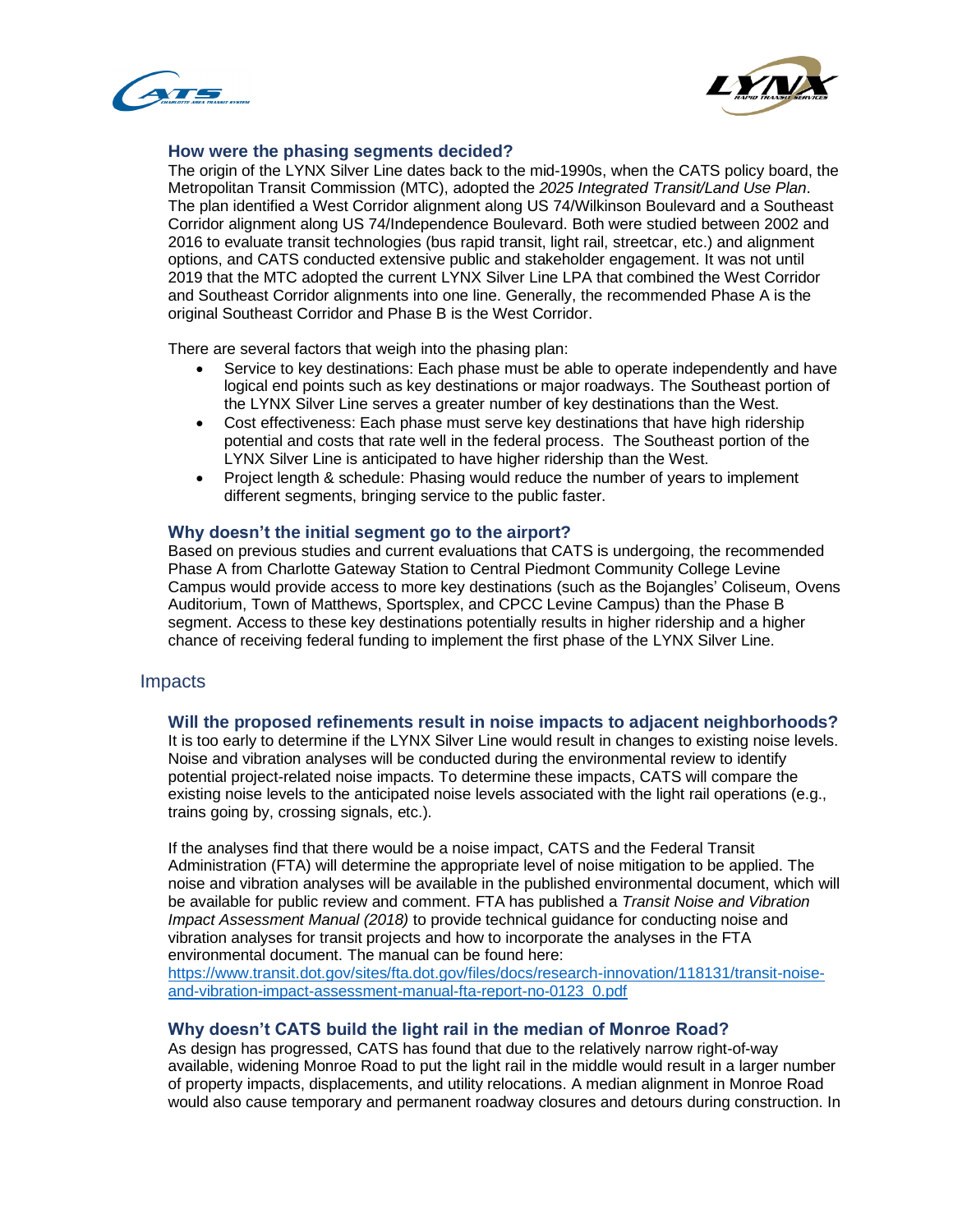



comparison, the refinement that was shown during meetings in the fall of 2021 is expected to have more open space for pedestrians, generally maintains access to businesses, and is expected to have fewer displacements.

#### **Wouldn't keeping the light rail in Monroe Road alleviate traffic?**

CATS will complete traffic analyses during the environmental review process to evaluate locations where the LYNX Silver Line would result in traffic impacts. However, CATS has evaluated multiple alignment alternatives already and found that an alignment in the median of Monroe Road may create more permanent traffic impacts compared to the alignment refinement shown during meetings in the fall of 2021. The center-running alignment may restrict access to businesses or remove median turn lanes. Additionally, there would be temporary traffic delays and detours associated with the construction of the tracks in the median of Monroe Road.

#### **Why is the First Ward station so close to the 11th St station?**

CATS believes that there is a benefit to having an additional station to serve the First Ward neighborhoods within walking distance. Market studies have shown that there is development potential north of I-277, with some development already occurring. By adding a station in First Ward, CATS can support existing residents as well as potential new residents and developments. The station cannot be shifted farther east due to the curvature of the track and inability to place a station along the curve.

## **Why doesn't CATS build a transfer station between the LYNX Silver and Blue Lines?**

CATS intends to provide a well-connected pedestrian experience between the LYNX Silver Line station platform near 11th Street and the LYNX Blue Line station near 9th/10th Streets. Specific urban design concepts will be developed with a goal of creating a smooth pedestrian connection.

#### **Why doesn't CATS build a transfer station between the LYNX Silver and CityLYNX Gold Lines around Plaza Midwood neighborhood?**

The adopted LPA, which originally came out of the Southeast Corridor Transit Study (2016), follows the north side of Independence Boulevard with a station at Pecan Avenue. The Hawthorne Lane bridge cannot be extended further based on an agreement reached with the adjacent historic neighborhood as part of a previous NCDOT Independence Boulevard project. Based on that established bridge length, there is not enough space under the Hawthorne Lane bridge for both the LYNX Silver Line rail tracks and a station platform. Additionally, a station requires pedestrian access from the street level, which would require even more space. There is enough space for a station near Pecan Avenue, and CATS will explore other opportunities for pedestrian connections between the LYNX Silver Line and CityLYNX Gold Line stations. Additionally, the Silver Line station at Charlotte Gateway Station's multi-modal transit facility would allow passengers to connect to the CityLYNX Gold Line stop at street level along West Trade Street.

## Alignment Near Airport

#### **Why doesn't the airport station go to the airport terminal?**

An airport station is proposed along Wilkinson Boulevard. The Charlotte-Douglas International Airport (the Airport) proposes to construct a multi-modal center as part of their 'Destination District' from their [CLT Airport Area Strategic Development Plan Phase II.](https://assets.ctfassets.net/jaw4bomip9l3/5eZXWcYNC1NpJ1dmqXO7pu/0b121dc2ef57544aef74b47625deda4e/Destination_District_Brochure_-_DigitalV2.pdf) The multi-modal center would function like an extension of the main terminal and would include a "people-mover" transit system to bring passengers directly to the main terminal. Keeping the LYNX Silver Line alignment on Wilkinson Boulevard aligns with the Airport's future plans and enables a more direct light rail route to other key destinations. If the alignment detoured off Wilkinson Boulevard to stop at the airport terminal, it would increase the overall travel time for passengers who may be traveling to other locations in Mecklenburg County.